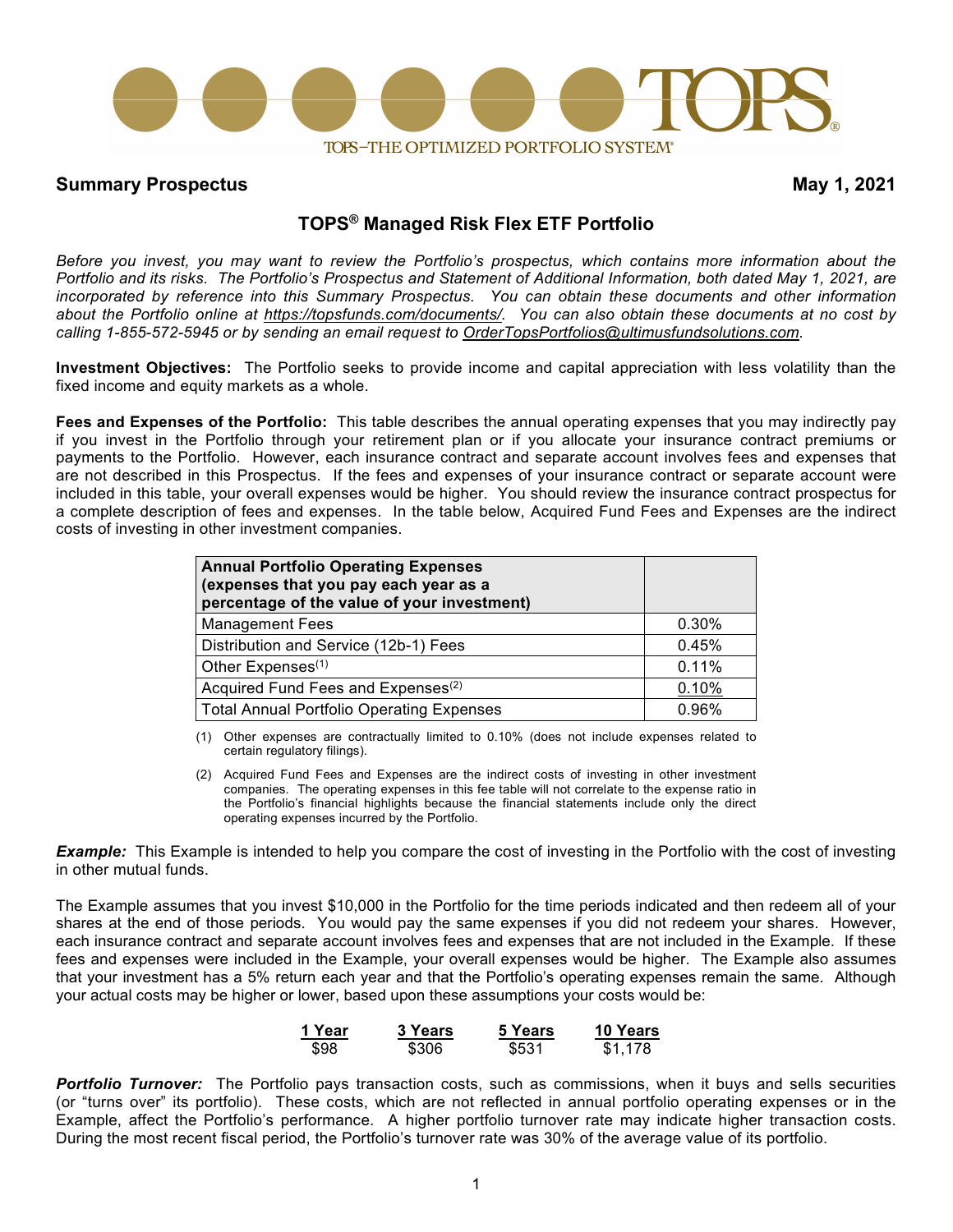**Principal Investment Strategies:** The Portfolio employs a fund-of-funds structure that invests, under normal market conditions, at least 80% of its assets in exchange-traded funds ("ETFs"). The Portfolio also employs exchange-traded futures contracts to hedge market risk and reduce return volatility (i.e., the range in which the Portfolio's return fluctuates over time). The ETFs included in the Portfolio invest primarily in securities representing one of the following asset classes:

- Government Fixed Income Securities
- **EXECORDITE:** Corporate Fixed Income Securities
- **Common and Preferred Stocks**
- Real Estate-Related Securities ("REITS")
- Natural Resource-Related Securities

The Portfolio restricts investment in fixed income ETFs to those with an average maturity of 20 years or less and invests primarily in ETFs with average portfolio credit quality of investment grade. Maturity is the time between when a fixed income security is issued and when it matures. No more than 15% of the portfolio will be allocated to fixed income ETFs with an average portfolio credit quality below investment grade (commonly referred to as "junk bond" credit quality). The Portfolio defines investment grade credit quality as Baa3 or higher by Moody's Investors Service or BBB- or higher by Standard and Poor's Rating Group. The Portfolio invests in ETFs that may invest in securities without restriction as to underlying issuer country (including foreign and emerging countries), capitalization or currency. The Portfolio considers emerging market countries to be those represented in the MSCI Emerging Markets Index. The Portfolio invests in REIT ETFs and Natural Resource ETFs without restriction as to underlying issuer capitalization.

The Portfolio's adviser seeks to achieve the Portfolio's investment objectives by allocating assets and selecting individual ETFs using the adviser's TOPS® (The Optimized Portfolio System) methodology. The TOPS® methodology utilizes multiple asset classes in an effort to enhance performance and/or reduce risk (as measured by return volatility). Under normal market conditions, the Portfolio invests at least 25% of its assets in equity ETFs and at least 20% of its assets in fixed income ETFs. However, to achieve the Portfolio's income aspect of the Portfolio's investment objectives, the adviser may allocate up to 70% of Portfolio assets to fixed income ETFs. To achieve the capital appreciation aspect of the Portfolio's investment objectives, the adviser may allocate up to 80% of Portfolio assets to a combination of equity ETFs, equity derivatives, REIT ETFs and natural resource ETFs. Furthermore, the adviser selects some equity ETFs that are composed of value stocks. The adviser expects value stocks, those with a lower than average price-to-earnings ratio, to have returns that are less volatile than the equity market as a whole.

The adviser selects individual ETFs that it believes are reasonably representative of an asset class and have relatively low expenses and/or relatively high returns when compared to a peer group of ETFs. The adviser may sell individual ETFs to rebalance asset allocation or to purchase a substitute ETF with a higher expected return or lower risk profile or for any other reason.

The Portfolio's adviser seeks to manage return volatility by employing a sub-adviser to execute the portfolio "managed risk" strategy. The sub-adviser's managed risk strategy consists of using hedge instruments (exchange-traded futures contracts) to reduce the downside risk of the majority of the Portfolio's securities. The sub-adviser may use: equity futures contracts, treasury futures contracts, currency futures contracts, and other hedge instruments judged by the subadviser to be necessary to achieve the goals of the managed risk strategy. The sub-adviser may also buy or sell futures contracts based on one or more market indices in an attempt to maintain the Portfolio's volatility at the targeted level in an environment in which the sub-adviser expects market volatility to decrease or increase, respectively. The sub-adviser selects individual futures contracts that it believes will have prices that are highly correlated (negatively) to the Portfolio's ETF positions. The sub-adviser adjusts futures positions to manage overall net Portfolio risk exposure, in an attempt to stabilize the volatility of the Portfolio around a target level set by the adviser and to reduce the potential for portfolio losses during periods of significant and sustained market decline. The sub-adviser regularly monitors and forecasts volatility in the markets utilizing a proprietary model, and adjusts the Portfolio's futures positions in response to specific changes in the market and in the Portfolio. In addition, the sub-adviser will monitor liquidity levels of relevant futures contracts and transparency provided by exchanges as the counterparties in hedging transactions. The sub-adviser also adjusts futures positions to realign individual hedges when the adviser rebalances the Portfolio's asset allocation profile. Depending on market conditions, scenarios may occur where the Portfolio has no positions in any futures contracts.

There is no guarantee the Portfolio will meet its investment objectives.

### Who Should Invest in the Portfolio?

The adviser believes the Portfolio is appropriate for investors with short-term to intermediate-term investment horizons who seek capital preservation as well as the opportunity for modest income and modest capital appreciation.

The Portfolio and the adviser have received a Securities and Exchange Commission ("SEC") order that allows the adviser to hire a new sub-adviser or sub-advisers without shareholder approval.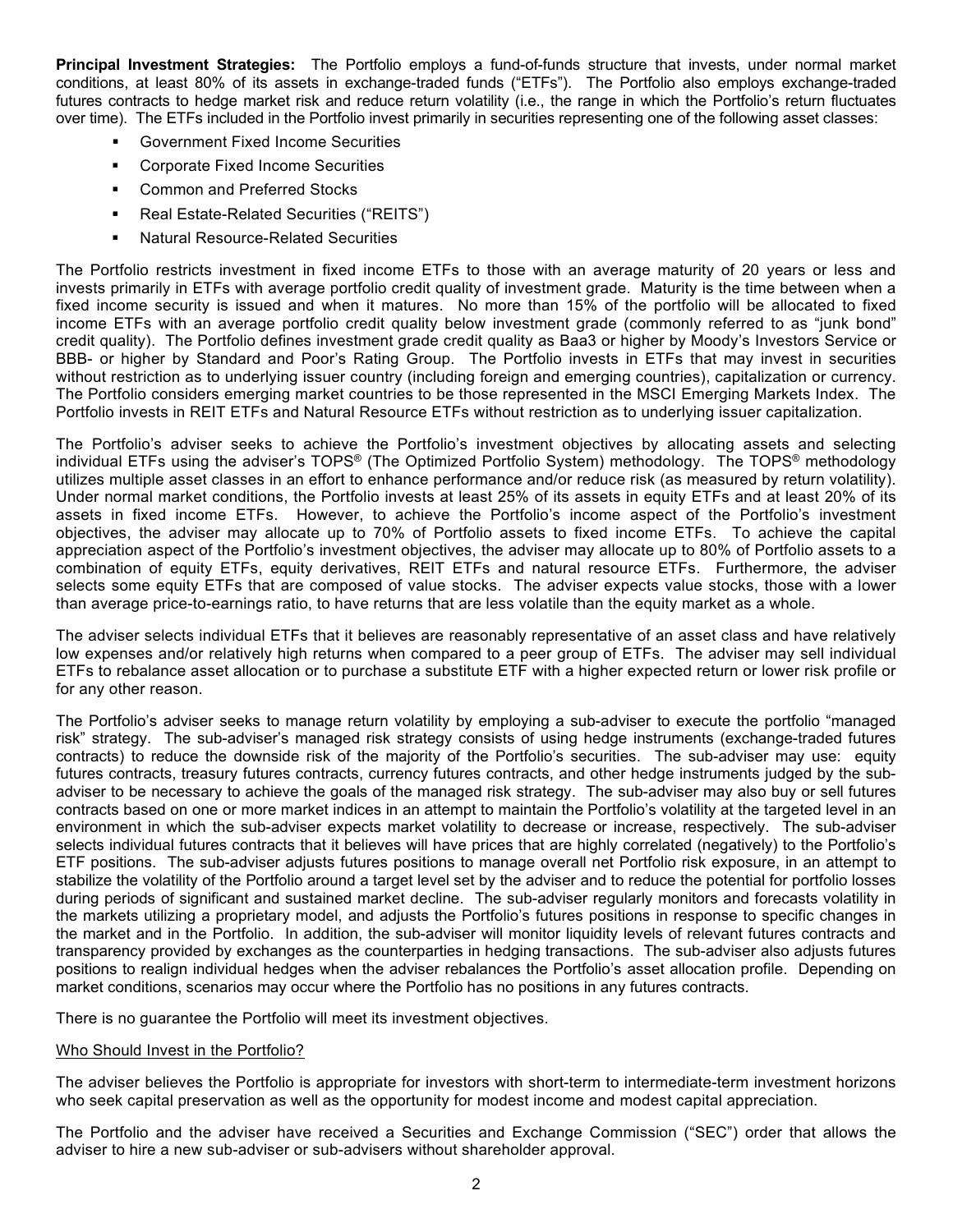## **Principal Investment Risks:** *As with all mutual funds, there is the risk that you could lose money through your investment in the Portfolio. Many factors affect the Portfolio's net asset value ("NAV") and performance.*

The following principal risks apply to the Portfolio. Many of these risks come from the Portfolio's investments in ETFs and futures. The value of your investment in the Portfolio will go up and down with the prices of the securities in which the Portfolio invests.

- *Credit Risk:* Issuers might not make payments on debt securities, resulting in losses. Credit quality of securities may be lowered if an issuer's financial condition changes, also resulting in losses.
- *Duration Risk:* Longer-term securities may be more sensitive to interest rate changes. Given the recent, historically low interest rates and the potential for increases in those rates, a heightened risk is posed by rising interest rates to a fund whose portfolios include longer-term fixed income securities.
- *Emerging Markets Risk.* Investing in emerging markets involves not only the risks described below with respect to investing in foreign securities, but also other risks, including exposure to economic structures that are generally less diverse and mature, limited availability and reliability of information material to an investment decision, and exposure to political systems that can be expected to have less stability than those of developed countries. The market for the securities of issuers in emerging markets typically is small, and a low or nonexistent trading volume in those securities may result in a lack of liquidity and price volatility.
- *ETF Risk:* The cost of investing in the Portfolio will be higher than the cost of investing directly in ETFs and may be higher than other mutual funds that invest directly in stocks and bonds. ETF shares may trade at a discount or premium to their NAV. Because the value of ETF shares depends on the demand in the market, the adviser may not be able to liquidate the Portfolio's holdings at the most optimal time, adversely affecting performance. ETFs in which a Portfolio invests will not be able to replicate exactly the performance of the indices they track, if any, because the total return generated by the securities will be reduced by transaction costs incurred in adjusting the actual balance of the securities. In addition, the ETFs in which the Portfolio invests will incur expenses not incurred by their applicable indices. Each ETF is subject to specific risks, depending on the nature of the fund.
- *Foreign Currency Risk:* Foreign equity securities denominated in non-US dollar currencies will subject the Portfolio to currency trading risks that include market risk and country risk. Market risk results from adverse changes in exchange rates. Country risk arises because a government may interfere with transactions in its currency.
- *Foreign Investment Risk:* Foreign investing involves risks not typically associated with U.S. investments, including adverse fluctuations in foreign currency values, adverse political, social and economic developments, less liquidity, greater volatility, less developed or less efficient trading markets, political instability and differing auditing and legal standards.
- *Fund of Funds Risk:* The Portfolio's principal investment strategy involves investing in ETFs. Investors may be able to invest directly in the ETFs and may not need to invest through the Portfolio. The cost of investing directly in the Portfolio may be higher than the cost of investing directly in the ETFs. Investors of the Portfolio will indirectly bear fees and expenses charged by the ETFs in which the Portfolio invests in addition to the Portfolio's direct fees and expenses. The Portfolio will incur brokerage costs when it purchases shares of investment companies.
- *Futures Risk:* Futures contract positions may not provide an effective hedge because changes in futures contract prices may not track those of the ETFs they are intended to hedge. Futures create leverage, which can magnify the Portfolio's potential for gain or loss and, therefore, amplify the effects of market volatility on the Portfolio's share price.
- *Hedging Risk:* Futures contracts may not provide an effective hedge of the underlying securities or indexes because changes in the prices of futures contracts may not track those of the securities or indexes that they are intended to hedge. In addition, the managed risk strategy may not effectively protect the Portfolio from market declines and may limit the Portfolio's participation in market gains. The use of the managed risk strategy could cause the Portfolio to underperform as compared to the underlying funds and other mutual funds with similar investment objectives.
- *Interest Rate Risk:* The value of bonds and other fixed income securities will fluctuate with changes in interest rates. Typically, a rise in interest rates cause a decline in the value of fixed income securities. Recently, interest rates have been historically low. Current conditions may result in a rise in interest rates, which in turn may result in a decline in the value of the fixed income investments held by the Portfolio. As a result, for the present, interest rate risk may be heightened.
- *Junk Bond Risk:* Lower-quality bonds, known as "high yield" or "junk" bonds, present greater risk than bonds of higher quality, including an increased risk of default. An economic downturn or period of rising interest rates could adversely affect the market for these bonds and the Portfolio's ETFs holding these bonds. The lack of a liquid market for these bonds could decrease the Portfolio's share price.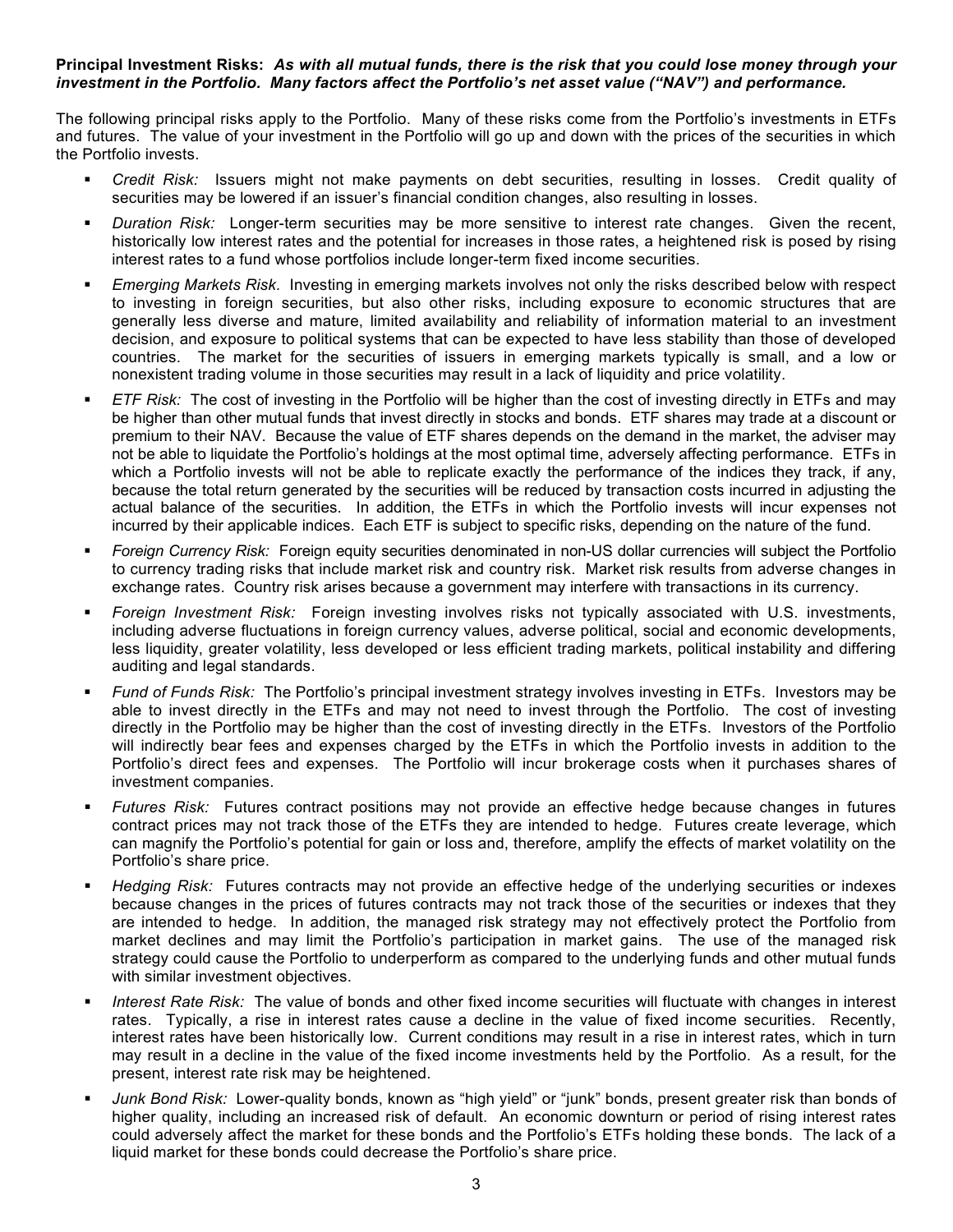- *Liquidity Risk:* Liquidity risk exists when particular investments are difficult to purchase or sell. This can reduce the Portfolio's returns because the Portfolio may be unable to transact at advantageous times or prices. Recently, interest rates have been historically low. Current conditions may result in a rise in interest rates, and a potential rise in interest rates may result in periods of volatility and increased redemptions. As a result of increased redemptions, the fund may have to liquidate portfolio securities at disadvantageous prices and times, which could reduce the returns of the fund. The reduction in dealer market-making capacity in the fixed income markets that has occurred in recent years also has the potential to decrease liquidity.
- *Management Risk:* The adviser's dependence on the TOPS® methodology and judgments about the attractiveness, value and potential appreciation of particular asset classes, securities and futures in which the Portfolio invests may prove to be incorrect and may not produce the desired results. The sub-adviser's portfolio managed risk strategy may not effectively protect the Portfolio from market declines and may limit the Portfolio's participation in market gains.
- *Market Risk:* Overall securities market risks may affect the value of futures and individual ETFs. Factors such as foreign and domestic economic growth and market conditions, interest rate levels, and political events may adversely affect the securities and futures markets.
- *Market and Geopolitical Risk:* The increasing interconnectivity between global economies and financial markets increases the likelihood that events or conditions in one region or financial market may adversely impact issuers in a different country, region or financial market. Securities in the Portfolio may underperform due to inflation (or expectations for inflation), interest rates, global demand for particular products or resources, natural disasters, pandemics, epidemics, terrorism, regulatory events and governmental or quasi-governmental actions. The occurrence of global events similar to those in recent years, such as terrorist attacks around the world, natural disasters, social and political discord or debt crises and downgrades, among others, may result in market volatility and may have long term effects on both the U.S. and global financial markets. It is difficult to predict when similar events affecting the U.S. or global financial markets may occur, the effects that such events may have and the duration of those effects. Any such event(s) could have a significant adverse impact on the value and risk profile of the Portfolio. The current novel coronavirus (COVID-19) global pandemic and the aggressive responses taken by many governments, including closing borders, restricting international and domestic travel, and the imposition of prolonged quarantines or similar restrictions, as well as the forced or voluntary closure of, or operational changes to, many retail and other businesses, has had negative impacts, and in many cases severe negative impacts, on markets worldwide. It is not known how long such impacts, or any future impacts of other significant events described above, will or would last, but there could be a prolonged period of global economic slowdown, which may impact your Portfolio investment. Therefore, the Portfolio could lose money over short periods due to short-term market movements and over longer periods during more prolonged market downturns. During a general market downturn, multiple asset classes may be negatively affected. Changes in market conditions and interest rates can have the same impact on all types of securities and instruments. In times of severe market disruptions you could lose your entire investment.
- *Model Risk:* The adviser's TOPS**®** methodology utilized in the Portfolio's securities selection process is not certain to produce improved issuer creditworthiness, maximized returns or minimized risk, and may not be appropriate for every investor. No assurance can be given that the Portfolio will be successful under all or any market conditions.
- *Natural Resource Risk:* Exposure to companies primarily engaged in the natural resource markets (which for this purpose includes agribusiness) may subject the Portfolio to greater volatility than the securities market as a whole. Natural resource companies are affected by commodity price volatility, changes in interest rates, or factors affecting a particular industry or commodity, such as drought, floods, weather, livestock disease, embargoes, tariffs, and international economic, political and regulatory developments.
- *Preferred Stock Risk*: The value of preferred stocks will fluctuate with changes in interest rates. Typically, a rise in interest rates causes a decline in the value of preferred stock. Preferred stocks are also subject to credit risk, which is the possibility that an issuer of preferred stock will fail to make its dividend payments.
- *Real Estate Risk:* Real estate values rise and fall in response to a variety of factors, including local, regional and national economic conditions, interest rates and tax considerations. REIT ETF performance depends on the types and locations of the properties it owned by the relevant REITs and on how well those REITs manage those properties.
- *Small and Medium Capitalization Stock Risk:* The value of a small or medium capitalization company stocks may be subject to more abrupt or erratic market movements than those of larger, more established companies or the market averages in general.

Before investing in the Portfolio, you should carefully consider your own investment goals, the amount of time you are willing to leave your money invested, and the amount of risk you are willing to take.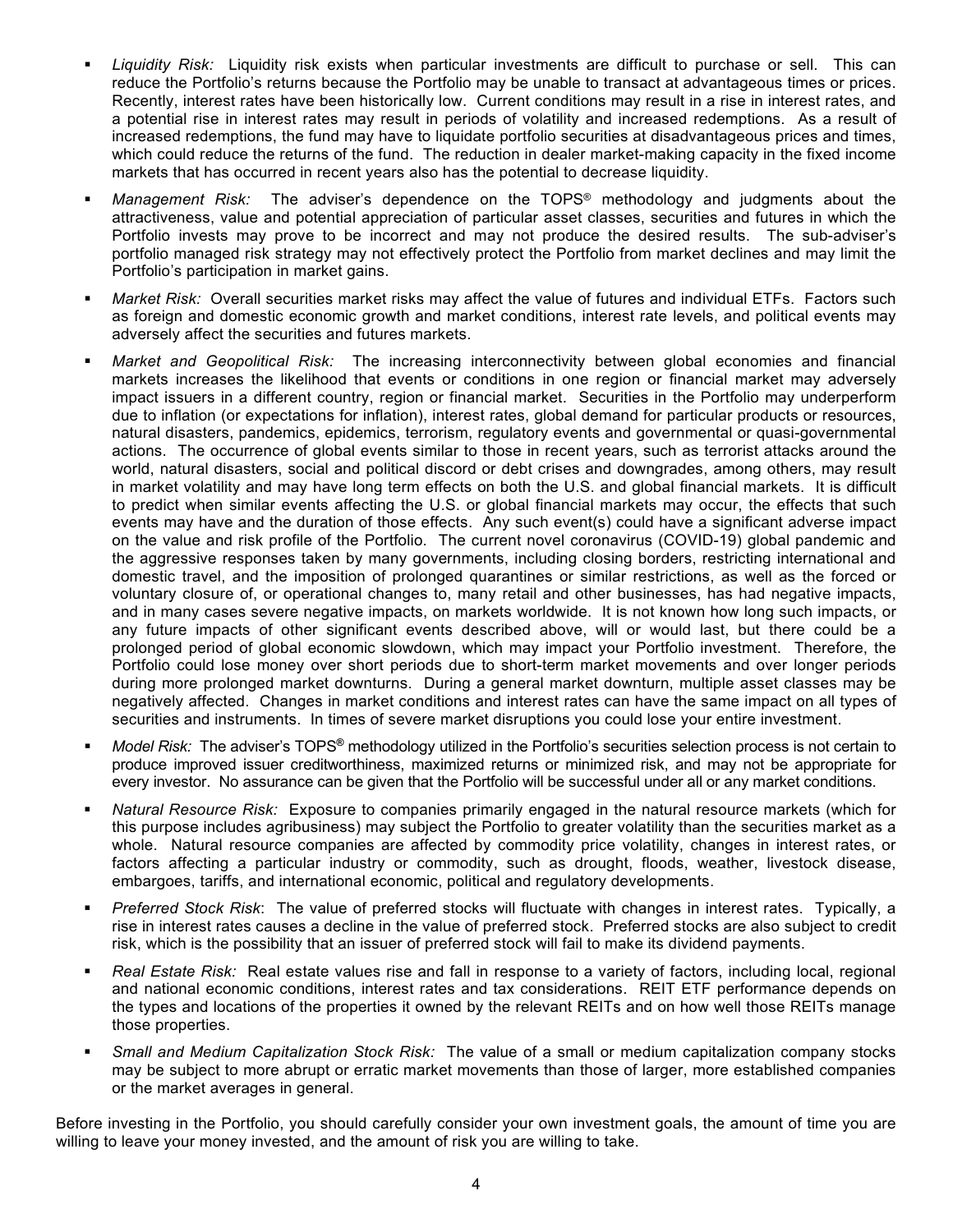**Performance:** The bar chart and performance table below show the variability of the Portfolio's returns, which is some indication of the risks of investing in the Portfolio. The bar chart shows performance of the Portfolio for each full calendar year since the Portfolio's inception. The performance table compares the performance of the share classes of the Portfolio over time to the performance of a broad-based securities market index. You should be aware that the Portfolio's past performance (before and after taxes) may not be an indication of how the Portfolio will perform in the future. Updated performance information is available at no cost by calling 1-855-572-5945.



## **Annual Total Return For Calendar Year Ended December 31**

| <b>Best Quarter:</b> | 4 <sup>th</sup> Quarter 2020 | 7 60%       |
|----------------------|------------------------------|-------------|
| Worst Quarter:       | 1 <sup>st</sup> Quarter 2020 | $(10.10)\%$ |

#### **Performance Table Average Annual Total Returns** (For periods ended December 31, 2020)

|                                          | <b>One Year</b> | <b>Five Years</b> | <b>Since Inception</b><br>of the Portfolio <sup>(1)</sup> |
|------------------------------------------|-----------------|-------------------|-----------------------------------------------------------|
| <b>Return Before Taxes</b>               | 5.15%           | 5.72%             | 4 31%                                                     |
| Standard & Poor's 500 Total Return Index | 18.40%          | 15.22%            | 14.32%                                                    |

(1) Inception date of the TOPS Managed Risk Flex ETF Portfolio is August 27, 2013.

The Standard and Poor's 500 Total Return Index is an unmanaged market capitalization-weighted index of 500 of the largest capitalized U.S. domiciled companies. Index returns assume reinvestment of dividends. Its performance does not reflect any deduction for fees, management expenses or taxes. An investor cannot invest directly in an index.